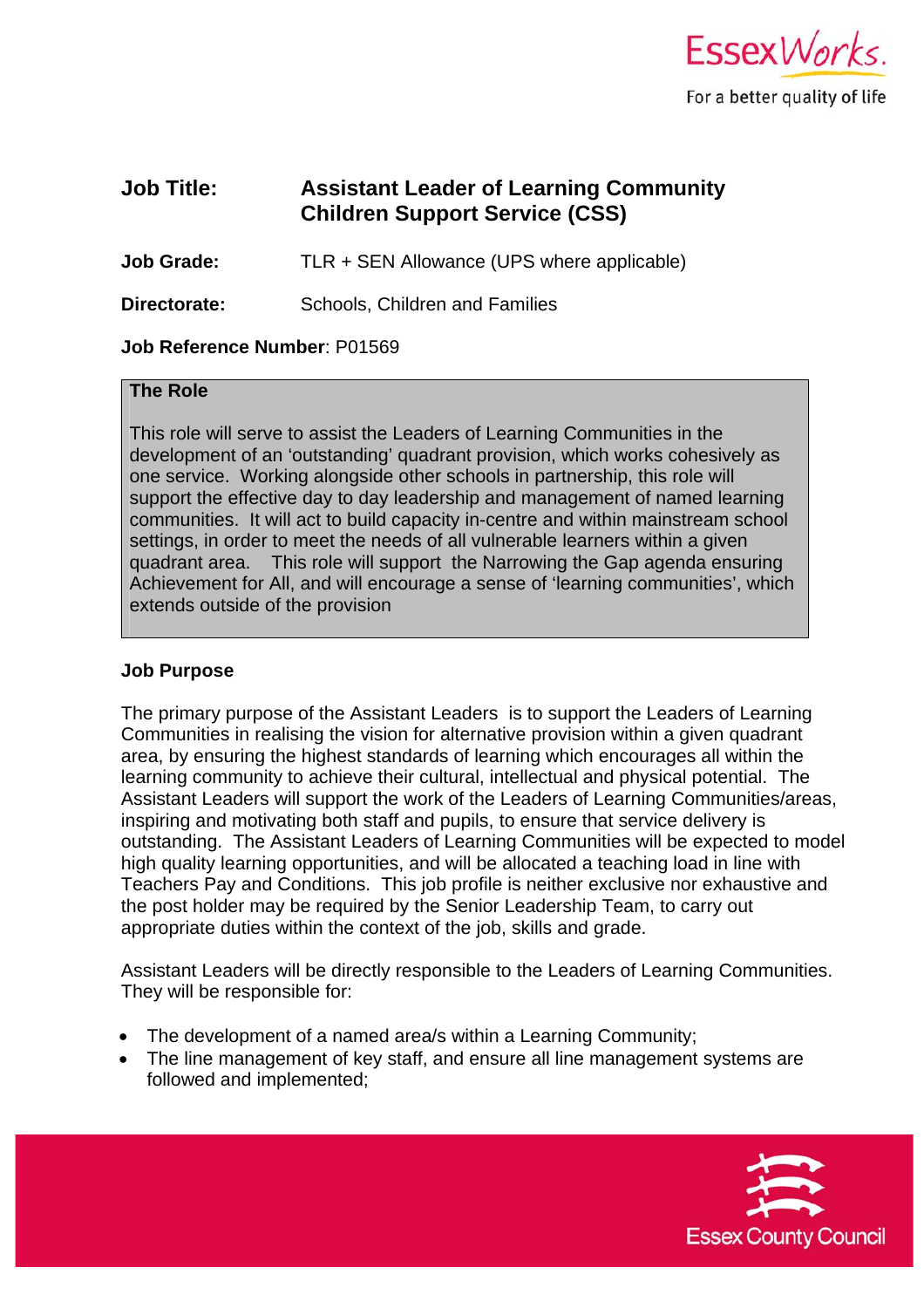- Assist in the day to day management and strategic leadership of a given learning community and take responsibility for a named area of development across all learning communities;
- Assisting in he smooth day to day running of the learning community and embrace its vision by modelling expected behaviours consistently and according to school policies, with a key emphasis on 'reflective practice';
- Ensuring that all associated staff contribute towards the SEF and SIP within a named Learning Community and or area/s;
- Model reflective practice and create outstanding teaching and learning communities, which are needs led;
- Aspects of proactive and preventative developments within Behaviour and Attendance Partnership groups, being flexible in his/her approaches in order to meet the needs of all vulnerable learners;
- Deputise as and when directed by the Leaders of Learning Communities;
- Support the Leaders of Learning Communities to ensure that all statutory guidance/targets are met and/or exceeded for all learners;
- Ensuring that all staff abide to any management systems and or systems which track and monitor pupil progress and attainment;
- Ensuring that positive educational outcomes are achieved and the 'narrowing the gap' is addressed and evidenced for all groups of vulnerable learners within a learning community/area/s;
- Support the Leaders of Learning Communities in building sustainable systems of management, in order to provide educational programmes for pupils with diverse needs, which results in improved educational outcomes at all levels;
- Ensuring that students receive an appropriate curriculum entitlement, with a curriculum that is linked to clear outcomes and meets their needs in line with current legislation and CSS guidance;
- To work in collaboration with other Assistant Leaders, to ensure the smooth transition of the service during any structural changes;

The following is a range of duties appropriate to that of an Assistant Leader. Individuals will undertake those duties determined to be required to meet the changing needs of the provision and assure quality of provision.

# **Key Accountabilities**

To work with the Assistant Leaders of Learning Communities in supporting and sharing your expertise, in order to ensure that;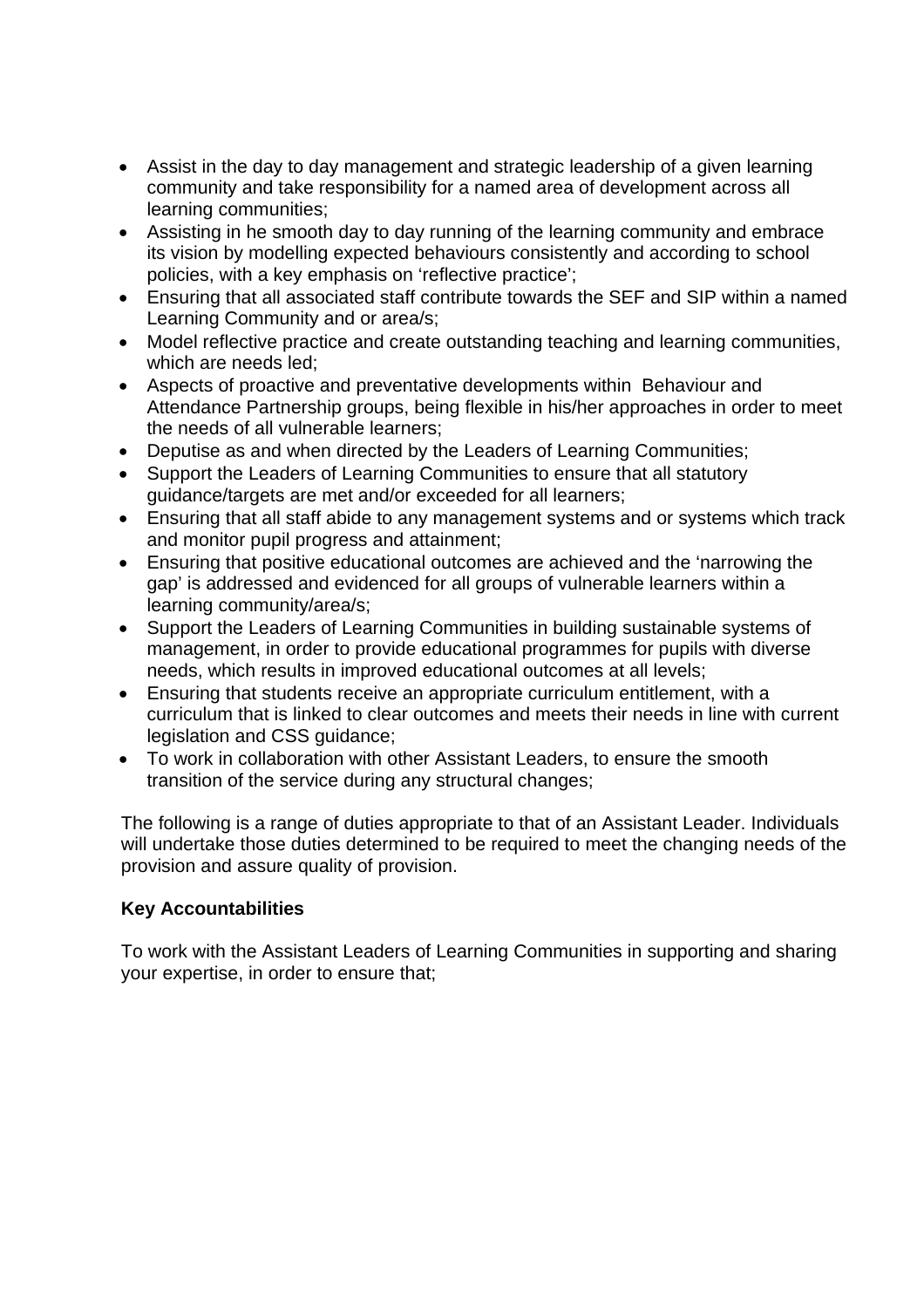- All students are assessed, screened and inducted, and that this results in the compilation of a Personalised Information Passport and Learning Plan, which is tailored to the students' needs, and aligned to Every Child Matters (ECM) outcomes;
- Quantitative and qualitative information to the Leaders of Learning Communities/area/s clearly demonstrates how the provision/area as a whole is ensuring that all pupils take up their/or are working towards their full time offer, according to statutory guidance;
- The curriculum and the Learning Community engages and motivates the pupils and that it is needs led, and mapped against the National Curriculum and or P levels to ensure that pupils receive or work towards their full entitlement according to legislation and DFE guidance;
- The delivery of 'quality first teaching and learning' and strategic tools are in place to track and monitor the impact of this on Learning Communities/area/s;
- All groups of learners make progress achieving intended outcomes specified in the Personal Learning Plan.
- Students' wider support needs are identified and met in liaison with partner agencies, including those within any local panel meetings or locality based multi-agency groups;
- The Learning Community works in partnerships and with other schools in monitoring and evaluating educational performance, interventions and impact;
- Regular progress reports are submitted to the Leaders of Learning Communities, to inform the Quadrant/Deputy Heads of progress;
- To create a flexible Learning Community workforce which responds to the needs of the pupils and the locality;
- To contribute towards the recruitment of staff and succession planning;
- To ensure that children are engaged and motivated by access to healthy and safe activities, of good quality, in an environment that is interesting and designed to promote outstanding educational standards, in line with any Health and Safety requirements;
- To be a named person for child protection if necessary, attending relevant on going training, and ensuring that all school records meet Ofsted requirements under Safeguarding:
- To compile and assist in policy formulation, including the implementation of the Equal Opportunities policy;
- To ensure that all Health and Safety responsibilities are met;
- To manage resources and equipment;
- To ensure the maintenance of high standards of care for the Service environment, including grounds, buildings, furniture, equipment and educational materials;
- To works toward healthy school status and other kitemarks;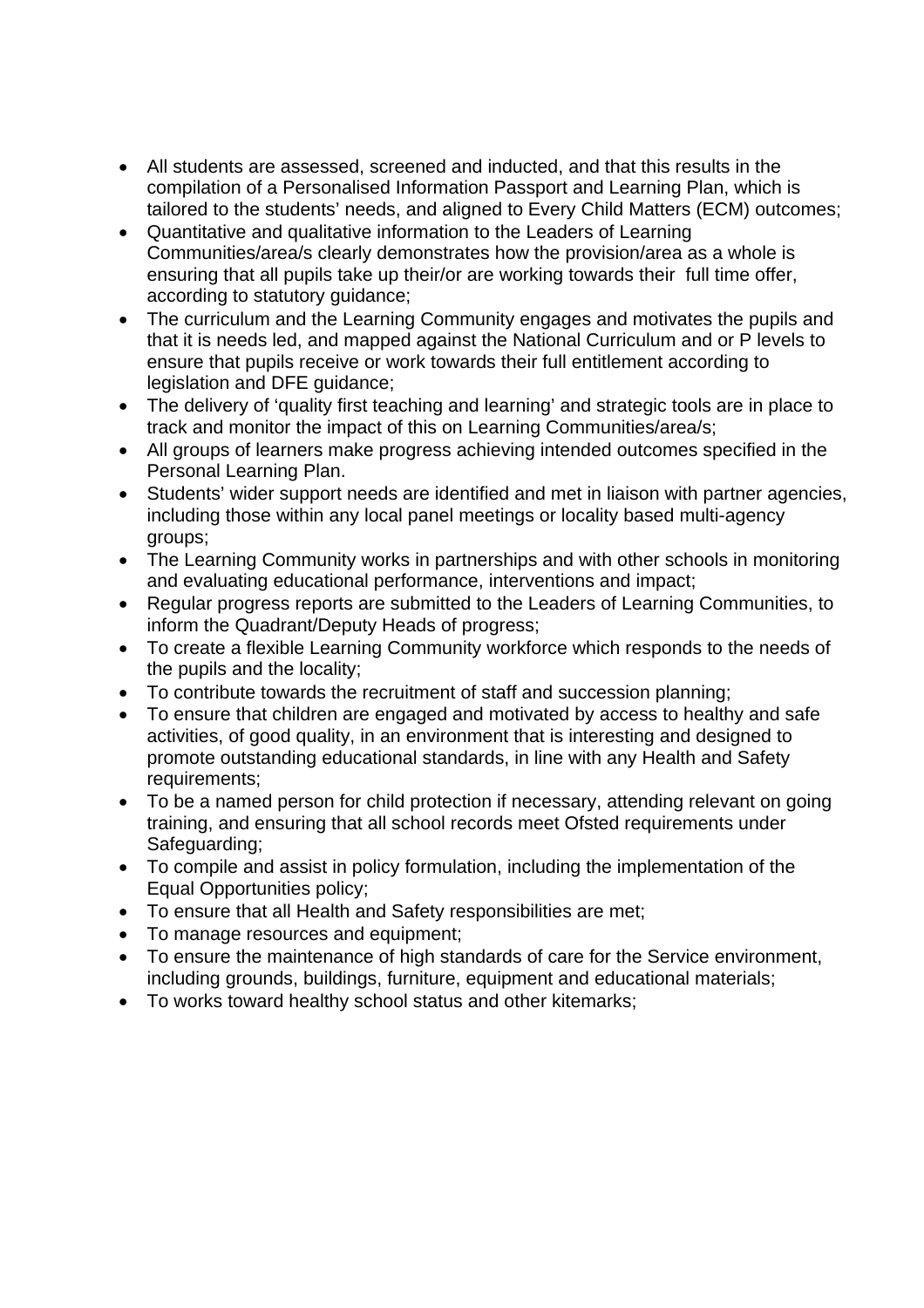- To be flexible in their approaches and be prepared to work in more than one provision setting as and when the need arises, as directed by the Leaders of Learning Communities;
- To work with the Leaders of Learning Communities to support the effective day to day management of the budget;
- To meet the standards set out in the Ofsted framework and work towards the provision achieving good to outstanding' in all aspects of its work;
- To support the Senior Leadership Team to ensure that all requirements set by the Management Committee are adhered to.
- Applicants should display a willingness and flexibility to adapt routine to work outside of normal working hours to attend work related meetings/activities as necessary.
- The postholder will be required to be mobile throughout the quadrant and on occasions throughout Essex for work and meeting purposes and therefore a valid driving licence and use of car is required, unless the role can be undertaken effectively by alternative transport arrangements.

# **Knowledge, Skills and Experience**

- Must have Q.T.S. (Qualified Teacher Status) and be a member of the G.T.C. (General Teaching Council);
- Have undertaken further professional development within the field of leadership and management and SEN;
- An understanding and knowledge of the law, policies and procedures relative to the areas of responsibility;
- Up to date knowledge in the field of improving behaviour and attendance.
- Have experience of leading and managing a whole school area/initiative.
- Highly competent in the field of ICT.
- Have a track record of managing change, and creating 'moving' teams.
- Have successful experience of working with students who have diverse needs
- Have experience of working within an holistic assessment framework and of planning and implementing bespoke education programmes.
- Have experience of building partnerships and of effective multi agency working.
- Be committed to working proactively with parents, carers and the under community to support the learning process.
- Demonstrate a clear focus on achieving improved education outcomes and experience of working within a systematic and rigorous self evaluation framework
- Evidence of experience in the field of vulnerable learners
- Experience of working strategically with external agencies/partnerships.
- Experience with successful activities that improved outcomes for vulnerable learners and widened participation in learning.
- Experience of contributing towards the management of finances.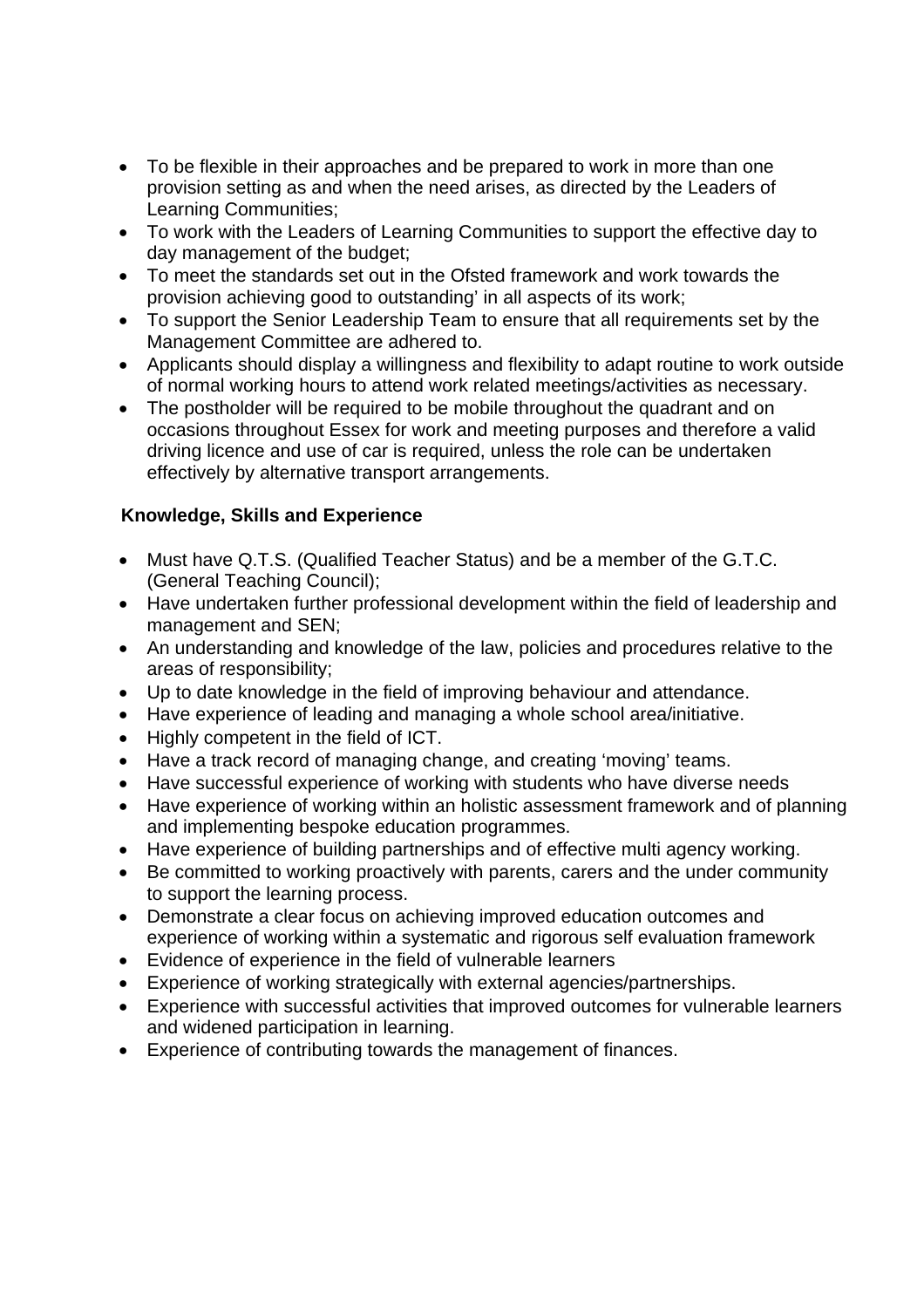- A demonstrable commitment to the vision, values and strategy of Essex County Council for improving outcomes for vulnerable groups.
- Experience of and understanding of Performance Management and staff development issues.
- Experience of aspects of school self-evaluation and effective implementation of school improvement strategies.
- Able to form, develop and maintain effective working teams.
- High level leadership/management skills which include the ability to motivate, inspire, and enable staff and pupils.

# **Values and Behaviours**

## **CUSTOMER FOCUSSED AND PROACTIVE**

*Working together we proactively engage with our customers and listen to their needs in order to continuously improve our service.* 

- Understands customers' needs and takes ownership for the outcome
- Proactively looks for ways to improve service delivery by seeking customer feedback
- Work with the customer to implement solutions & challenge process for a positive customer outcome
- Make decisions that are appropriate to the role, and provide recommendations when escalating decisions upwards

## **ENABLING AND EMPOWERING**

*Working together, we provide confidence and trust to support the delivery of the right services for our customers.* 

- Makes the appropriate decisions through consultation with internal and external stakeholders /customers
- Influences an environment of trust and co-operation through personal demonstration of the corporate values
- Prepared to share own decisions and be considerate of the opinion of others
- Quickly and effectively adjust to new situations and environments, focusing on solutions and not barriers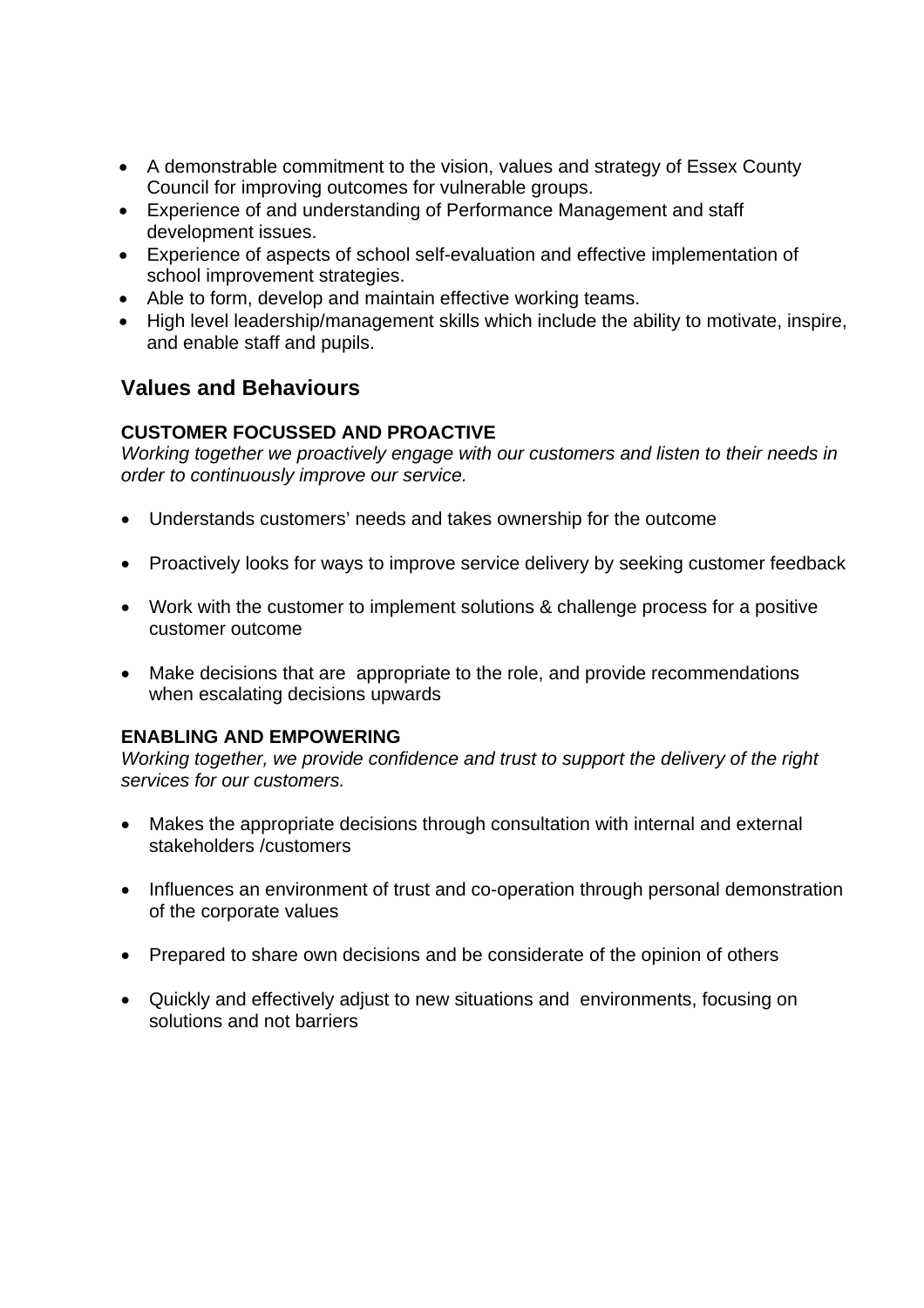• Prioritise the needs of the group / organisation ahead of your own

## **EFFECTIVE AND EFFICIENT**

*Working together we will achieve our objectives in the best possible way, so that we deliver the results that make the biggest difference to the people we serve.* 

- Takes responsibility for delivering and managing work within timelines and expectations
- Regularly challenge the status quo, looking for ways to improve both the customer experience and value for money
- Demonstrates personal accountability, focusing on the outcomes achieved versus the effort required
- Works collaboratively to provide effective service delivery

### **Safeguarding**

Essex County Council is committed to safeguarding and promoting the welfare of children and vulnerable adults, and expects all employees and volunteers to share this commitment.

### **Pre-Employment Checks appropriate to this Job Profile**

Essex County Council (ECC) is committed to ensuring all recruitment is undertaken fairly, effectively, safely and in accordance with legislation.

The information below provides pre-employment screening guidance for candidates applying to this job at Essex County Council.

#### **Role Requirement:**

Working with children / vulnerable adults in a specified place or post

| <b>Pre-Employment</b><br><b>Check</b> | <b>Definition</b>                                                     |
|---------------------------------------|-----------------------------------------------------------------------|
| <b>Self Declaration</b>               | A declaration of spent and unspent convictions must be                |
| (Spent and unspent<br>convictions)    | completed by employees who work with vulnerable adults or<br>children |
| <b>CRB Enhanced</b>                   | The CRB (Criminal Records Bureau) check will be sought by             |
| <b>Level</b>                          | ECC before a start date is agreed                                     |
| (renewed every three                  |                                                                       |
| years)                                |                                                                       |